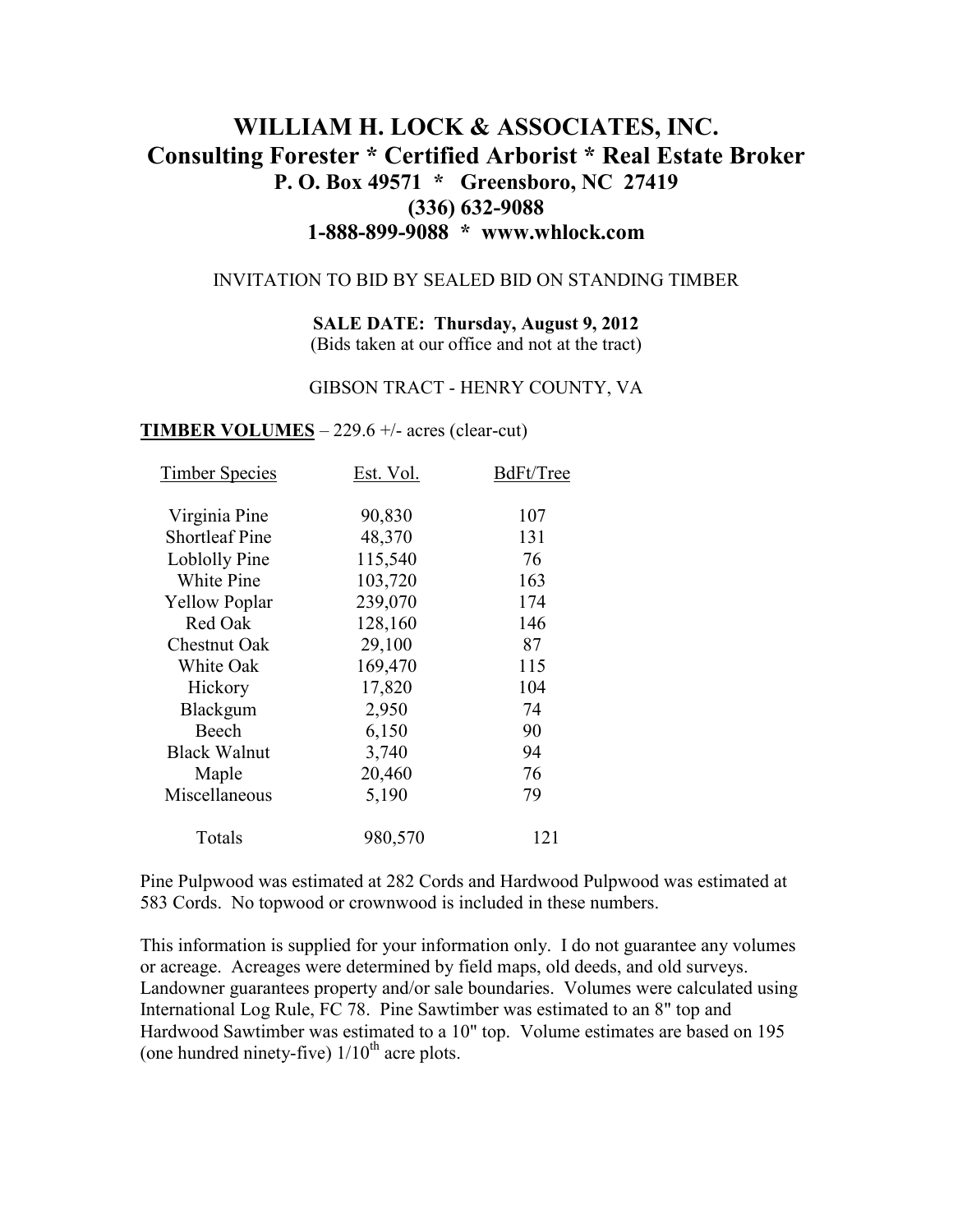Page Two Gibson Tract - Timber Sale Sale Date: Thursday-August 9, 2012 at 11:00 am at our office

### **LOCATION:**

This tract is located on Old Henry Road in the northwest section of Henry County near Henry. See attached location maps.

### **BIDS:**

The Gibson Tract is being sold on a lump sum, sealed bid basis. The tract would lend itself well to harvesting with a whole tree chipper and consideration will be given to the use of such equipment but this is not an absolute requirement. Bids will be accepted by **regular mail** if received by 5:00 pm on Wednesday, August 8, 2012 **OR** bids will be accepted by **email (whlock@whlock.com), telephone (336-632-9088), fax (336-632- 9088), or in person** at my office until 11:00 am on Thursday, August 9, 2012. At 11:00 am on Thursday, August 9, 2012 all bids received will be recorded. The successful bidder will be notified within 24 hours of the bid openings. A 10% deposit may be requested to be delivered to William H. Lock & Associates, Inc. within 72 hours of the bid opening. The balance of the sales price is to be delivered at the sale closing which should occur on or before August 30, 2012. The seller reserves the right to refuse or accept any and all bids. Seller will consider all bids. The seller will be responsible for the timber deed preparation and forestry consultant fees. The buyer will be responsible for all other closing costs. A \$1,000 performance deposit will be payable at closing and held in a non-interest bearing trust account until satisfactory completion of logging. The performance deposit does not limit the buyer's liability.

## **PLACE OF SALE:**

The timber sale will be held at the office of William H. Lock & Associates, Inc. in Greensboro, NC. The office address is 375 S. Swing Road, Greensboro, NC 27409. Telephone and Fax: 336-632-9088; Email-whlock@whlock.com

#### **CONDITIONS OF SALE**:

1. The Buyer shall have 24 months from the date of the timber deed to cut and remove all merchantable timber. The sale boundaries have been marked with pink flagging. No flagged or painted trees marking the sale boundaries and no trees outside the flagged or painted trees are to be harvested. The landowner guarantees the location of the sale boundaries. Creek buffers within the clear-cut "sale areas" are painted blue. No blue painted trees are to be cut or harvested. All pine of any size and hardwoods  $> 16$ " diameter breast height (dbh) may be removed from these buffer areas provided all VA Best Management Practices and any applicable River Basin Rules are followed. There are several creeks located within the "scrub" sale areas. These buffers are not painted due to the size of the material. However, the Buyer is responsible for leaving adequate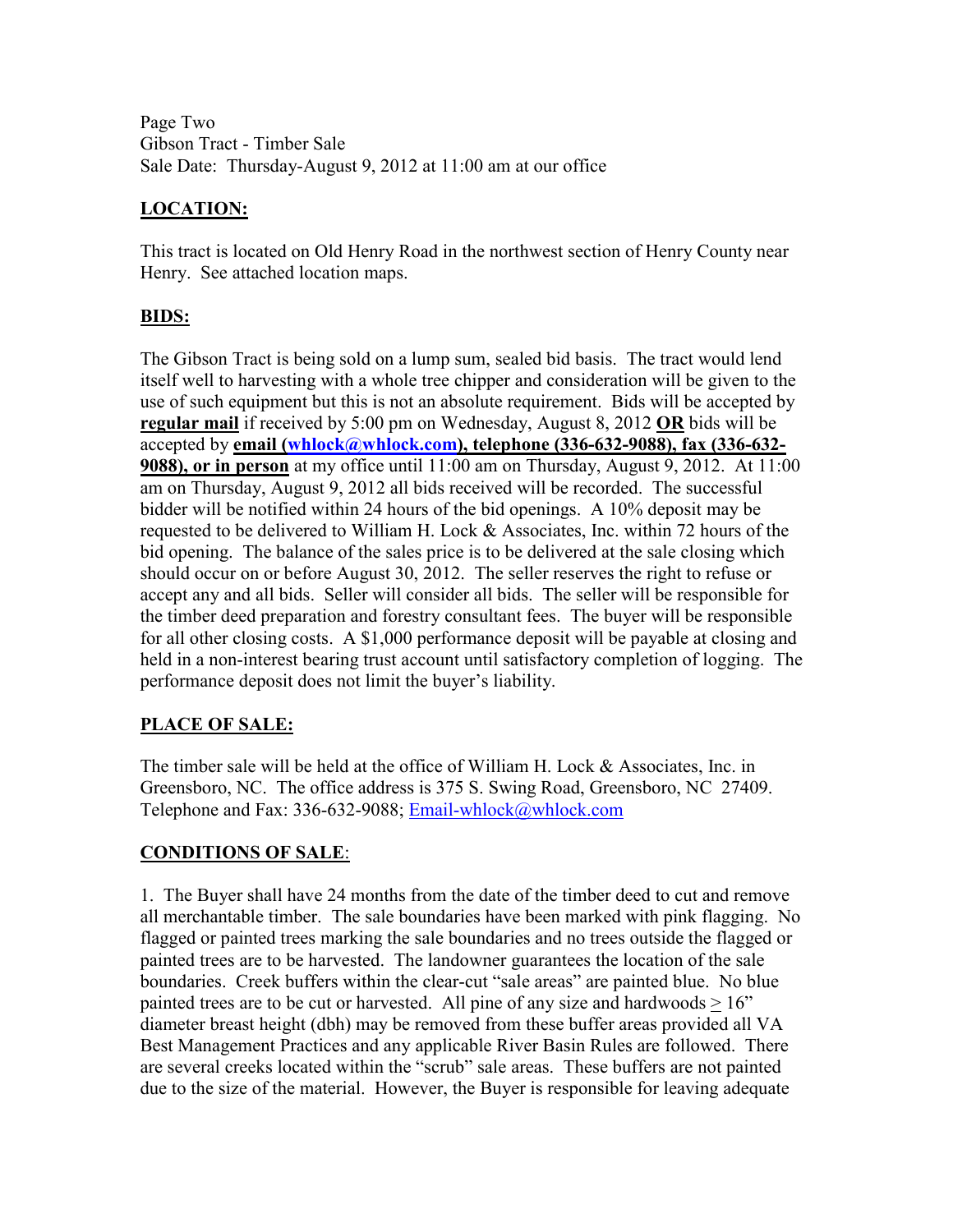Page Three Gibson Tract - Timber Sale Sale Date: Thursday-August 9, 2012 at 11:00 am at our office

buffers along these creek and/or drain areas to meet existing water quality regulations. "Out" areas have been painted red. No red painted trees marking the "out" areas are to be cut and no trees with the "out" areas are to be cut or harvested. There is a cemetery located near the central section of the property that needs to be protected at all times.

2. The Buyer may access the tract from Old Henry Road (Rt. 606), Deer Trail Road (Rt. 656), and Tom Mann Lane along any of the existing paths shown on the Timber Sale Map. If the existing roads are used, the roads must be kept open and passable at all times for regular automobile traffic. All access routes will need to be installed and/or maintained according to all Virginia Best Management Practices. All existing roadways must be left in similar condition, reasonable wear and tear accepted, at the completion of the harvesting operation. Call W.H. Lock if questions concerning access routes.

3. The Buyer is responsible for maintaining a clean site. No equipment parts, trash, tires or other debris shall be left on the property as a result of the harvesting operation. It shall be the Buyer's responsibility to clean up any hazardous material or chemical waste spills including but not limited to Diesel Fuel, Hydraulic Fluid, Machine Oil, and/or Gasoline upon the subject property if they resulted from the harvesting operation. Responsibility will include any required remediation including but not limited to the removal of contaminated soils. Deck sites, loading sites, and/or truck parking areas must be free of logging debris, smoothed when completed, and re-seeded at the completion of the harvesting operation. Care must be taken to minimize traffic and/or decking within the existing open fields.

4. The Buyer is responsible for following all Federal, State, and local regulations regarding timber harvesting activities. Buyer is responsible for harvest notification required under Virginia law and for obtaining any other necessary permits or licenses required for timber harvesting. All logging operations must conform to Virginia Best Management Practices. In the event that a non-compliance situation is identified on the tract as a result of the harvesting operation, William H. Lock & Associates, Inc. will have the express right to suspend the harvesting operation until the situation is brought into compliance. No trees or other logging debris shall be left in or across the property boundary, sale cutting lines or access roads.

5. All property lines and corners are marked with pink flagging. Landowner guarantees the property line and/or sale boundary pink flagging. No flagged trees denoting the property and/or sale boundary shall be cut and no trees outside the boundary lines shall be cut. If trees marking the property lines or sale boundary are cut, Virginia timber trespass laws may apply. No trees shall be cut to fall on a neighboring landowner's property or where potential damage may occur. If existing marked property corners are damaged or removed as a result of the harvesting operation, Buyer agrees to replace the markers at the correct surveyed location at their own expense.